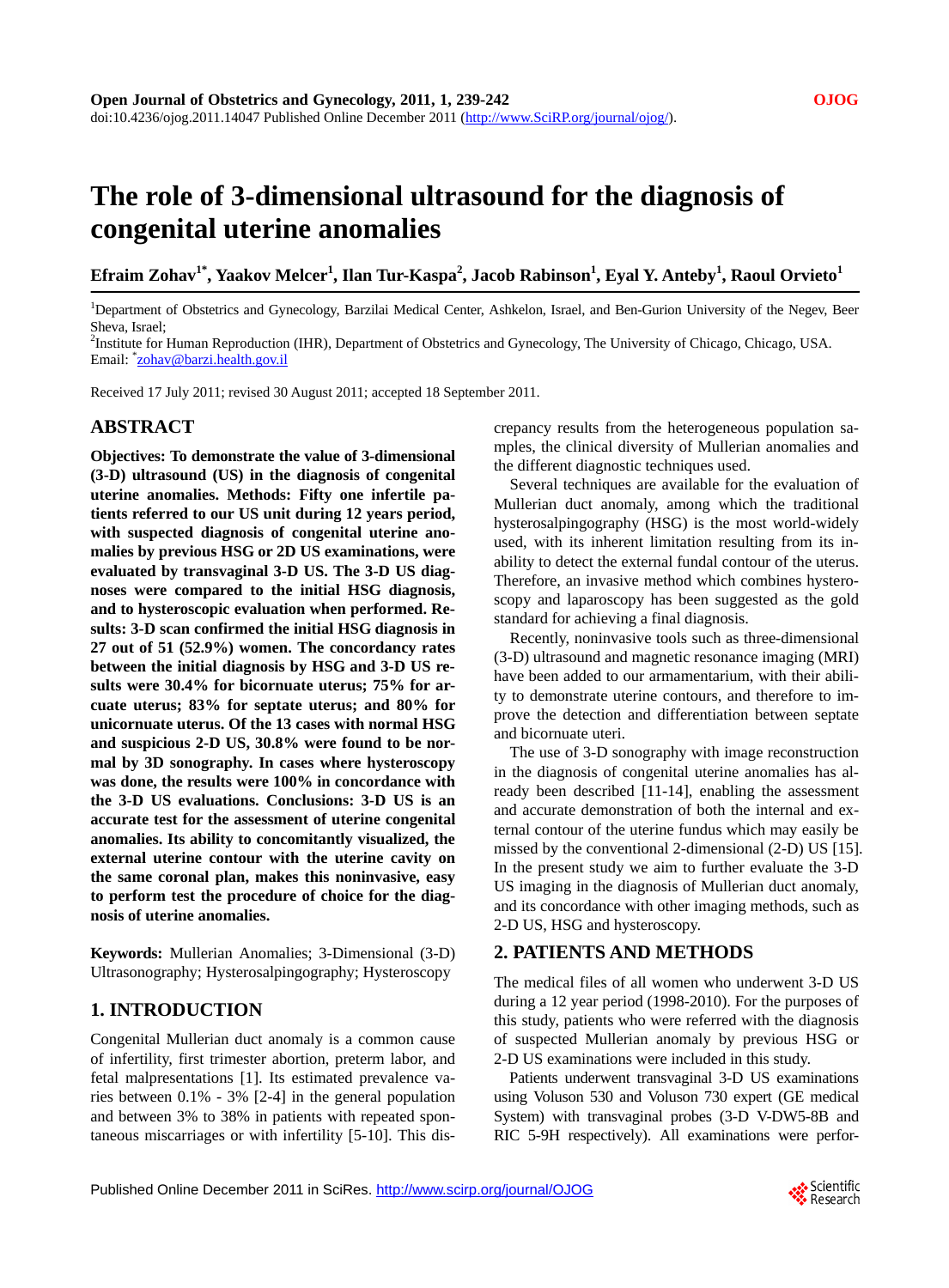med by the same experienced sonographer (EZ) who was blinded to the clinical history and HSG/2D US evaluations.

Patients underwent 3-D US during the late follicular phase of the menstrual cycle [16], because of the increased thickness and echogenicity of the endometrium compared with the surrounding myometrium, which enables an easy and accurate interpretation.

Initial 3-D static volume acquisition with high resolution and sweep angle of 90 degree was done on 2-D ultrasound in mid-sagittal view of the uterus. All 3 perpendicular planes (sagittal, transverse and coronal sections) were displayed immediately after volume acquisition. The plans could be rotated simultaneously for the complete review of the anatomy. Reconstructed 3-D images in the coronal plan were further studied to differrentiate major uterine anomalies.

The diagnosis of Mullerian anomaly was made when good quality image showing both uterine cavity and fundus in coronal rendered plane was displayed. Mullerian anomalies were classified according to the American Fertility Society classification system [1]:

To distinguish bicornate from septate uteri we used criteria based on the presence or absence of fundal indentation of 1 cm or greater above the line connecting the two tips of the endometrial horns and divergent uterine horns with an intercornual distance exceeding 4 cm [17,18].

The criteria for the diagnosis of an arcuate uterus were a rounded endometrial indentation of the fundus and normal fundal contour.

Patients' 3-D US diagnoses were compared to their HSG and/or 2-D US imaging evaluations. Moreover, if a patient had undergone a further hysteroscopic evaluation, the result was also included in our analysis.

Data on patient age and infertility work-up evaluation were collected from their medical files. The results are expressed as means and standard deviations.

The study was approved by the institutional Clinical Research Committee.

#### **3. RESULTS**

Fifty one patients met the inclusion criteria. Mean patients' age at diagnosis was  $32 \pm 6.9$  years. Mean patients' gravidity and parity were  $0.88 \pm 1.38$  and  $0.29 \pm 0.57$ , respectively. Among the 51 women, 35 had a diagnosis of infertility with a mean duration of  $4 \pm 2.7$  years and 16 suffered from repeated miscarriages.

The results of the initial 2-D US and HSG evaluations and the subsequent 3-D US and hysteroscopic examinations of the study group are shown in **Figure 1**.

3-D US confirmed the initial HSG diagnosis in 27 out of 51 (52.9%) women. Among the 23 cases that were initially diagnosed by HSG as bicornuate uterus, the 3-D sonography confirmed the diagnosis in 7 (30.4% concordance), while in the remaining 16 patients, 7 were diagnosed as having arcuate and 9 with septate uterus. Hysteroscopy confirmed the 3-D US diagnosis in 1 case of bicornuate uterus and 4 cases of septate uterus.



**Figure 1.** Two dimensional-US and HSG evaluations and the subsequent 3D-US and hysteroscopic examinations of the study group.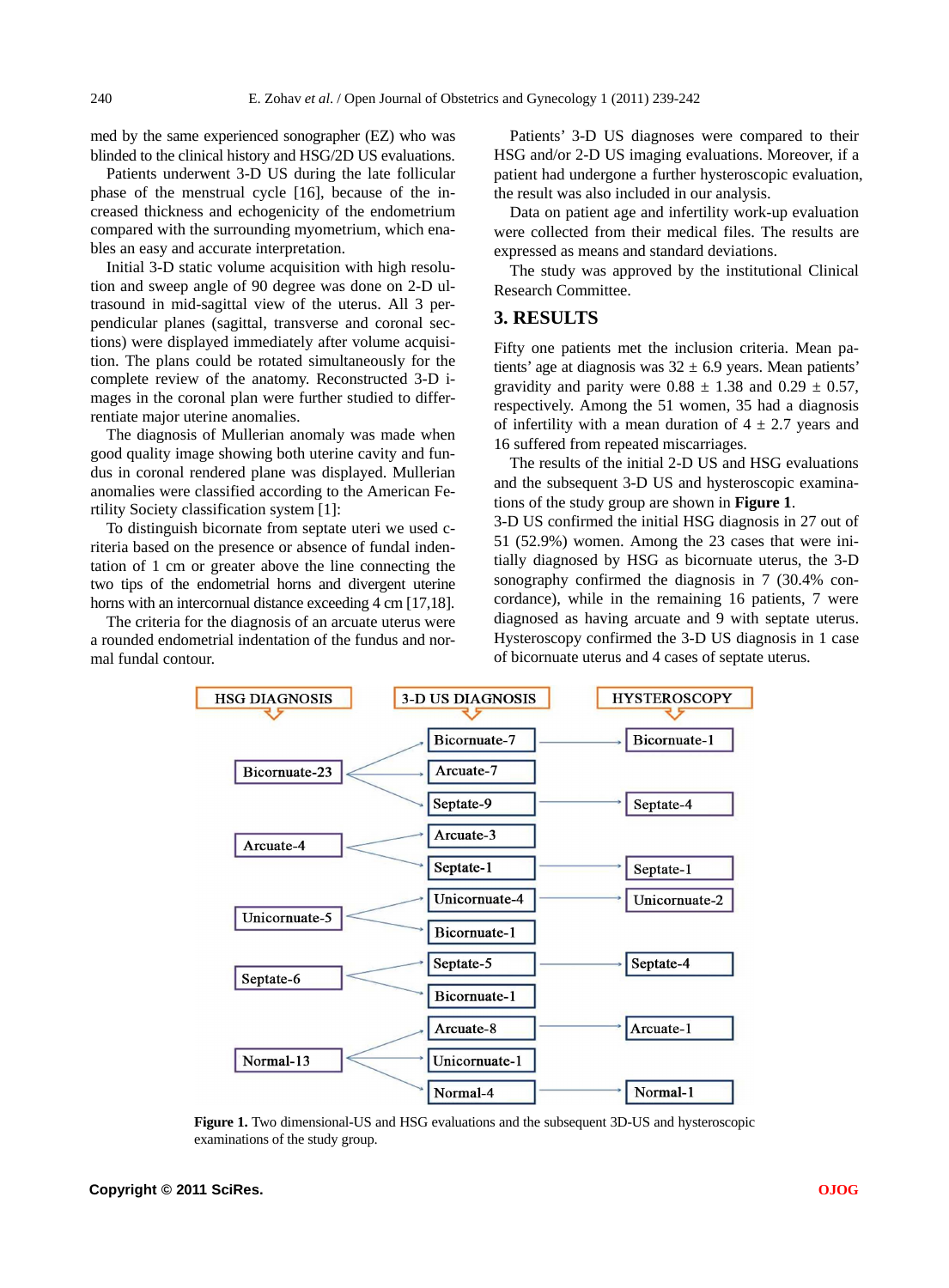Four patients were initially diagnosed by HSG as having an arcuate uterus. The 3-D sonography confirmed the diagnosis in 3 (75% concordance) out of 4, and the fourth case was diagnosed as having septate uterus. Hysteroscopy confirmed the 3-D US diagnosis in the case of septate uterus. Moreover, in 6 cases that were initially diagnosed by HSG as suffering from septate uterus, the diagnosis was also confirmed by 3-D sonography in 5 cases (83% concordance) and hysteroscopy (done in 4 cases).

Unicornuate uterus was initially diagnosed by HSG in 5 cases. While the 3-D sonography confirmed the diagnosis in 4 (80% concordance), in the fifth case the diagnosis was a bicornuate uterus. Hysteroscopy confirmed the 3-D US diagnosis in 2 cases of unicornuate uterus.

Thirteen patients were referred to 3-D sonography because of suspicious Mullerian anomalies by 2-D sonography despite a normal HSG. 3-D US undertaken in these patients resulted in 4 normal cases (30.8% concordance), 1 case of unicornuate uterus and 8 cases of arcuate uteri. Hysteroscopy confirmed the 3-D US diagnosis in 1 case of normal uterus and 1 case of arcuate uterus.

### **4. DISCUSSION**

In the present study, 3-D US study of patients with suspected uterine mullerian anomalies by 2-D US and HSG confirmed the initial diagnosis in 52.9% of women. Clear visualization and satisfactory images of the uterine cavity were obtained in all patients without exclusion. The best concordance between 3-D US results and the initial 2-D US and HSG diagnosis was with regard to septate uterus (83% concordancy), while in unicornuate, arcuate and bicornuate uteri the concordancy rates were 80%, 75% and 30.4%, respectively. Of patients with normal HSG and suspicious 2-D US, 3-D US revealed uterine mullerian anomalies in 69.2%. In the 14 patients undergoing hysteroscopic evaluation, all results were in agreement with the 3D US studies (100% concordancy).

Our results support other studies demonstrating that 3-D US should become an important method for the assessment and the diagnosis of congenital uterine anomalies. In 1995 Jurkovic *et al.* [13] compared 2-D and 3-D ultrasound and HSG, finding both ultrasound modalities to have high predictive value for larger anomalies, especially in the differentiation of bicornuate and partially septate uteri. Raga *et al*. [14] found 3-D US to have a 91.6% accuracy in the study of the fundus and 100% in that of the cavity, compared to laparoscopy and HSG, respectively. Wu *et al.* [19], while comparing the 3-D US with laparoscopy and/or hysteroscopy, found 3-D ultrasound to have a 92% accuracy in the diagnosis of septate uterus and 100% for bicornuate uterus. Further studies comparing 3-D US to endoscopy revealed sensitivity of 97% - 100%, specifity of 96% - 100%, positive predictive value of 92% and negative predictive value of 99% in the diagnosis of Mullerian anomalies [20,21] with a 96% concordance between ultrasound and endoscopy with respect to the type of anomaly diagnosed [21].

Compared to 3-D US, the 2-D US, while being a sensitive method for detection of uterine anomalies [15,18], it provides only a limited view of the uterine fundus and therefore cannot reliably differentiate between arcuate, bicornuate, and septate uteri [17,22]. HSG provides information on uterine cavity contour and tubal patency, however, its limitations results from its inability to classify the different subtypes of congenital uterine anomalies and to patients' exposure to ionizing radiation [23].

 Hysteroscopy, on the other hand, is the gold standard diagnostic technique for endometrial cavity abnormalities, which can help revealing fundal septa suspected or unrecognized on HSG or ultrasound examinations [24].

3-D US overcomes the limitation of 2-D US and HSG by providing a coronal view of the uterus, which can rarely be seen by conventional 2-D US [13]. Recently [25], the value of 3D ultrasound in detecting congenital mullerian anomalies was found as accurate as MRI.

The coronal view enables the visualization of both the endometrial cavity and uterine fundus, thus providing all information necessary for a complete assessment of the nature and extent of the congenital anomaly and also facilitating the differential diagnosis between various fusion defects. The examination is performed in a standardized plane using corneal-interstitial portions of the fallopian tubes as the reference point, which enables quantitative description of uterine morphology. In addition, 3-D volumes can be stored on disk and re-examined later, which facilitates audit and independent verification of the diagnosis [13,14,19].

In conclusion, 3-D US is an excellent, noninvasive, and accurate technology, which can serve as the gold standard in the assessment of congenital uterine anomalies.

#### **REFERENCES**

- [1] Buttram, V.C. and Gibbons, W.E. (1979) Mullerian abnormalities: A proposed classification and analysis of 144 cases. *Fertility and Sterility*, **32**, 40-46.
- [2] Byrne, J., Nussbaum-Blask, A., Taylor, W.S., Rubin, A., Hill, M., O'Donnell, R. and Shulman, S. (2000) Prevalence of Mullerian duct anomalies detected at ultrasound. *American Journal of Medical Genetics*, **94**, 9-12. [doi:10.1002/1096-8628\(20000904\)94:1<9::AID-AJMG3](http://dx.doi.org/10.1002/1096-8628(20000904)94:1%3c9::AID-AJMG3%3e3.0.CO;2-H) [>3.0.CO;2-H](http://dx.doi.org/10.1002/1096-8628(20000904)94:1%3c9::AID-AJMG3%3e3.0.CO;2-H)
- [3] Ashton, D., Amin, H.K., Richart, R.M. and Neuwirth, R.S. (1988) The incidence of asymptomatic uterine anomalies in women undergoing transcervical tubal sterilization. *Obstetrics Gynecology*, **72**, 28-30.
- [4] Acien, P. (1997) Incidence of Mullerian defects in fertile